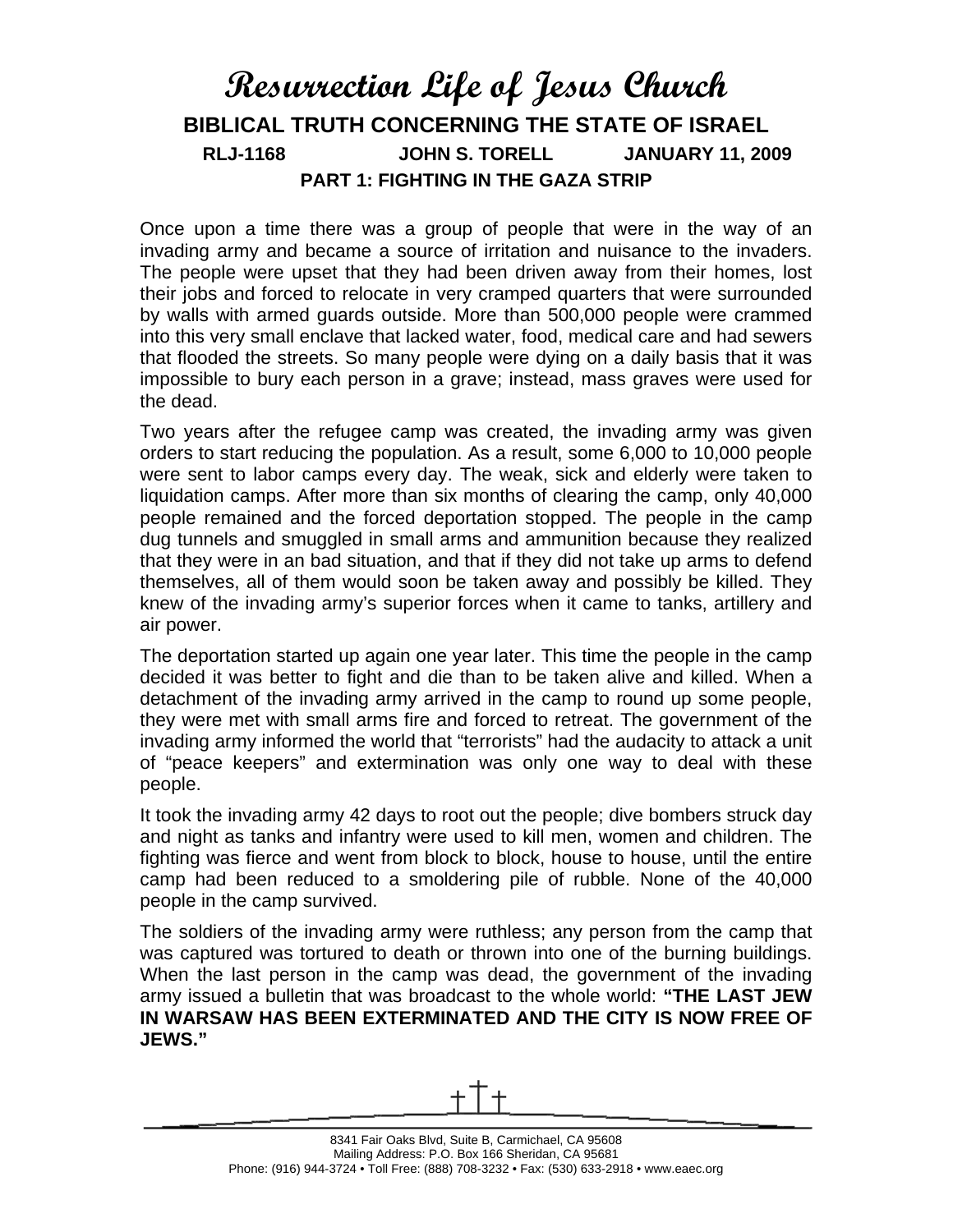The camp in question was the Jewish ghetto in Warsaw, Poland. It was built in October 1940 and completely enclosed. The deportation to the labor and death camps started in July 1942 and ended later in the year. The uprising in the Warsaw ghetto began on April 19, 1943, one day before Adolf Hitler's birthday. The invading Nazi army took its revenge by sending in the elite SS troops. Many SS soldiers died in the fighting because the Jews realized that they were doomed and might as well take as many Germans with them as possible.

## **IS THE GAZA STRIP A PALESTINIAN GHETTO?**

Many of the Palestinians in the Gaza Strip were driven out from their homes in 1948 by the superior armed forces of Israel. The world is watching another ghetto 66 years later that is much larger and contains 1,400,000 Palestinians who are being attacked from the air, shelled from the sea and invaded on the ground by infantry, tanks and artillery.

- Nazi Germany wanted "Lebensraum" (room to grow) and declared that Jews, Poles and Russians were subhuman, driven out from their land so that the German people could expand into the East.
- Likewise, the Jews wanted their own nation and carved out what is today the State of Israel with stealth and war.
- \* The Germans claimed that they were a superior race and had a God given right to expand at the expense of Jews and Slavic people.
- $\div$  Likewise, the Jews claim that God gave them the land that was first known as Canaan, then the Promised Land, then the Land of Israel, and later as Palestine. *But what is the truth?*

### **WHAT DOES THE BIBLE TEACH?**

The Promised Land was mentioned by God when He told Abraham, a Chaldean, to leave his birth place and travel west to Canaan. **Genesis 12:1-7** 

Abraham had a son named Isaac, who had a son named Jacob, who in turn had twelve sons. God changed the name of Jacob to Israel. **Genesis 32:24-28** 

The offspring of the twelve sons of Jacob became known as the twelve tribes of Israel. **Genesis 49:28** 

The twelve tribes lived in Egypt for a period of 430 years. **Exodus 12:40-41** 

### **GOD USED MOSES TO DELIVER ISRAEL FROM EGYPT**

546 years after the death of Abraham, God told Moses that it was time to deliver the people of Israel from Egypt and to bring them to the Promised Land. **Exodus 3:1-10** 

When Moses led the children of Israel out of Egypt, they had grown from being a small group, to a nation of some three million people. **Exodus 12:37-38**